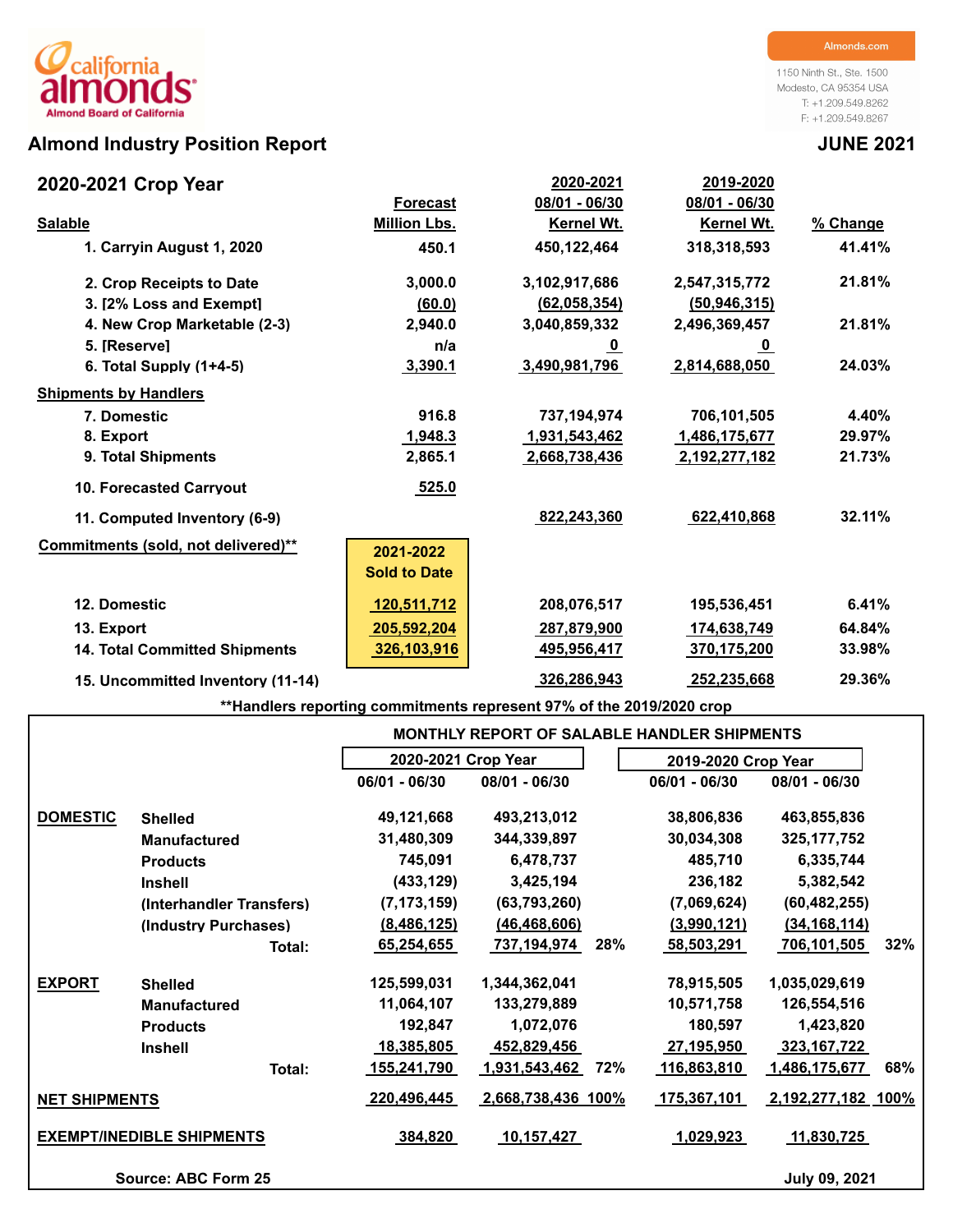#### Destination > 250,000 LBS. Current YTD are reported

| Percent<br>August 1 through June 30, 2021<br>VS.<br><b>Current Month - June, 2021</b><br>2019/20<br><b>NKW</b><br><b>NKW</b><br>Total<br><b>World Region</b><br><b>Month</b><br><b>YTD</b><br><b>SHELLED</b><br><b>INSHELL</b><br><b>TOTAL</b><br><b>SHELLED</b><br><b>INSHELL</b><br><b>Shiments</b><br><b>Destination</b><br>$+1$ .<br>12%<br>77% | <b>YTD</b><br><b>TOTAL</b><br>100%<br>57,547,031 | <b>SHELLED</b><br>77% | <b>Current Month - June, 2020</b><br><b>NKW</b><br><b>INSHELL</b><br>23% | <b>Month</b><br><b>TOTAL</b> |                          | August 1 through June 30, 2020<br><b>NKW</b> | <b>YTD</b>               |
|-----------------------------------------------------------------------------------------------------------------------------------------------------------------------------------------------------------------------------------------------------------------------------------------------------------------------------------------------------|--------------------------------------------------|-----------------------|--------------------------------------------------------------------------|------------------------------|--------------------------|----------------------------------------------|--------------------------|
|                                                                                                                                                                                                                                                                                                                                                     |                                                  |                       |                                                                          |                              |                          |                                              |                          |
|                                                                                                                                                                                                                                                                                                                                                     |                                                  |                       |                                                                          |                              |                          |                                              |                          |
|                                                                                                                                                                                                                                                                                                                                                     |                                                  |                       |                                                                          |                              | <b>SHELLED</b>           | <b>INSHELL</b>                               | <b>TOTAL</b>             |
| 88%<br>100%<br>23%                                                                                                                                                                                                                                                                                                                                  |                                                  |                       |                                                                          | 100%                         | 78%                      | 22%                                          | 100%                     |
| <b>ORTH AMERICA</b>                                                                                                                                                                                                                                                                                                                                 |                                                  |                       |                                                                          |                              |                          |                                              |                          |
| 4%<br>7,017,196<br>7,017,196<br>57,547,031<br>Canada<br>$\Omega$<br>$\Omega$                                                                                                                                                                                                                                                                        |                                                  | 4,142,415             | $\Omega$                                                                 | 4,142,415                    | 55,380,264               | 16,080                                       | 55,396,344               |
| 20%<br>2,372,969<br>$\mathbf 0$<br>2,372,969<br>27,620,900<br>Mexico<br>$\Omega$                                                                                                                                                                                                                                                                    | 27,620,900                                       | 1,772,855             | $\mathbf 0$                                                              | 1,772,855                    | 23,024,255               | $\overline{0}$                               | 23,024,255               |
| Ttl NORTH AMERICA<br>9%<br>9,402,365<br>9,402,365<br>85,260,831<br>$\Omega$<br>$\Omega$                                                                                                                                                                                                                                                             | 85,260,831                                       | 5,920,670             | $\overline{0}$                                                           | 5,920,670                    | 78,431,079               | 16,080                                       | 78,447,159               |
| <b>ATIN AMERICA/CARIBBEAN</b>                                                                                                                                                                                                                                                                                                                       |                                                  |                       |                                                                          |                              |                          |                                              |                          |
| 162%<br>166,110<br>$\Omega$<br>166,110<br>3,211,326<br>$\Omega$<br>Argentina                                                                                                                                                                                                                                                                        | 3,211,326                                        | 36,323                | 8,732                                                                    | 45,055                       | 1,215,416                | 8,732                                        | 1,224,148                |
| 74%<br>633,763<br>Brazil<br>633,763<br>$\mathbf 0$<br>6,935,963<br>$\mathbf 0$                                                                                                                                                                                                                                                                      | 6,935,963                                        | 766,480               | $\mathbf 0$                                                              | 766,480                      | 3,978,334                | 17,865                                       | 3,996,199                |
| 67%<br>Chile<br>$\Omega$<br>1,061,425<br>10,472,408<br>1,061,425<br>$\Omega$                                                                                                                                                                                                                                                                        | 10,472,408                                       | 702,850               | $\Omega$                                                                 | 702,850                      | 6,274,295                | $\mathbf 0$                                  | 6,274,295                |
| 486,080<br>486,080<br>6,289,050<br>38%<br>Colombia<br>$\Omega$<br>$\mathbf 0$                                                                                                                                                                                                                                                                       | 6,289,050                                        | 400,000               | $\Omega$                                                                 | 400,000                      | 4,562,704                | $\Omega$                                     | 4,562,704                |
| 18%<br>$\mathsf 0$<br>Costa Rica<br>138,000<br>$\mathbf 0$<br>138,000<br>1,245,878                                                                                                                                                                                                                                                                  | 1,245,878                                        | 105,000               | $\Omega$                                                                 | 105,000                      | 1,058,520                | $\Omega$                                     | 1,058,520                |
| 127%<br><b>Dominican Republic</b><br>54,000<br>$\Omega$<br>54,000<br>449,987<br>68,598                                                                                                                                                                                                                                                              | 518,585                                          | $\mathbf 0$           | $\Omega$                                                                 | $\mathbf 0$                  | 170,652                  | 58,187                                       | 228,839                  |
| 61%<br>1,775<br>Guatemala<br>27,400<br>$\Omega$<br>27,400<br>294,400                                                                                                                                                                                                                                                                                | 296,175                                          | $\theta$              | $\Omega$                                                                 | $\Omega$                     | 184,200                  | $\Omega$                                     | 184,200                  |
| 61%<br>Peru<br>314,000<br>$\mathbf 0$<br>314,000<br>4,530,050<br>$\mathbf 0$                                                                                                                                                                                                                                                                        | 4,530,050                                        | 242,000               | $\mathbf 0$                                                              | 242,000                      | 2,812,053                | $\Omega$                                     | 2,812,053                |
| 29%<br>Trinidad<br>84,000<br>$\Omega$<br>84,000<br>775,700<br>$\Omega$                                                                                                                                                                                                                                                                              | 775,700                                          | 68,000                | $\Omega$                                                                 | 68,000                       | 602,000                  | $\Omega$                                     | 602,000                  |
| 285%<br>113,250<br>Uruguay<br>$\Omega$<br>113,250<br>415,500<br>$\mathbf 0$                                                                                                                                                                                                                                                                         | 415,500                                          | 0                     | $\mathbf 0$                                                              | $\Omega$                     | 108,000                  | $\Omega$                                     | 108,000                  |
| 64%<br>Ttl LATIN AMERICA/CARIBB<br>3,211,028<br>33,363<br>3,244,391<br>103,736<br>35,193,096                                                                                                                                                                                                                                                        | 35,296,832                                       | 2,352,528             | 8,732                                                                    | 2,361,260                    | 21,385,089               | 84,784                                       | 21,469,873               |
| 5%<br>21%<br><b>Total AMERICAS</b><br>12,613,393<br>33,363<br>12,646,756<br>120,453,927<br>103,736                                                                                                                                                                                                                                                  | 120,557,663                                      | 8,273,198             | 8,732                                                                    | 8,281,930                    | 99,816,168               | 100,864                                      | 99,917,032               |
| <b>NORTHEAST ASIA</b>                                                                                                                                                                                                                                                                                                                               |                                                  |                       |                                                                          |                              |                          |                                              |                          |
| China/HongKong<br>3,359,548<br>2,796,686<br>6,156,234<br>82,247,691<br>76,092,016<br>68%                                                                                                                                                                                                                                                            | 158,339,707                                      | 3,649,212             | 1,907,844                                                                | 5,557,056                    | 43,296,593               | 50,770,757                                   | 94,067,350               |
| 3%<br>9,383,185<br>9,383,185<br>84,247,172<br>3,460<br>$\mathbf 0$<br>Japan                                                                                                                                                                                                                                                                         | 84,250,632                                       | 4,628,785             | $\mathsf 0$                                                              | 4,628,785                    | 81,516,589               | 172,622                                      | 81,689,211               |
| 36%<br>3,717,158<br>$\overline{0}$<br>3,717,158<br>71,268,937<br>$\mathbf 0$<br>South Korea                                                                                                                                                                                                                                                         | 71,268,937                                       | 4,823,972             | $\mathbf 0$                                                              | 4,823,972                    | 52,402,673               | $\Omega$                                     | 52,402,673               |
| 38%<br>393,500<br>$\mathbf 0$<br>393,500<br>13,222,002<br>63,077<br>Taiwan                                                                                                                                                                                                                                                                          | 13,285,079                                       | 239,000               | $\mathbf 0$                                                              | 239,000                      | 9,541,876                | 92,308                                       | 9,634,184                |
| 38%<br>Ttl NORTHEAST ASIA<br>16,853,391<br>2,796,686<br>19,650,077<br>250,985,802<br>76,158,553                                                                                                                                                                                                                                                     | 327, 144, 355                                    | 13,340,969            | 1,907,844                                                                | 15,248,813                   | 186,757,731              | 51,035,687                                   | 237,793,418              |
| SOUTHEAST ASIA                                                                                                                                                                                                                                                                                                                                      |                                                  |                       |                                                                          |                              |                          |                                              |                          |
| 34%<br>30,973<br>428,950<br>$\mathbf 0$<br>428,950<br>4,910,319<br>Indonesia                                                                                                                                                                                                                                                                        | 4,941,292                                        | 71,956                | $\Omega$                                                                 | 71,956                       | 3,680,082                | 1,585                                        | 3,681,667                |
| 552,975<br>552,975<br>16%<br>Malaysia<br>$\mathbf 0$<br>9,258,837<br>$\mathbf 0$                                                                                                                                                                                                                                                                    | 9,258,837                                        | 544,550               | $\mathbf 0$                                                              | 544,550                      | 7,281,587                | 673,785                                      | 7,955,372                |
| 111%<br>49,750<br>$\Omega$<br>49,750<br>1,096,942<br>$\Omega$<br>Philippines                                                                                                                                                                                                                                                                        | 1,096,942                                        | 39,689                | $\Omega$                                                                 | 39,689                       | 518,877                  | $\Omega$                                     | 518,877                  |
| 23%<br>385,450<br>385,450<br>5,047,021<br>$\mathsf 0$<br>Singapore<br>$\Omega$                                                                                                                                                                                                                                                                      | 5,047,021                                        | 46,129                | $\Omega$                                                                 | 46,129                       | 4,092,115                | $\Omega$                                     | 4,092,115                |
| 16%<br>Thailand<br>515,600<br>$\Omega$<br>515,600<br>8,655,775<br>208,630<br>134%<br>$\Omega$                                                                                                                                                                                                                                                       | 8,864,405                                        | 361,700<br>950,250    | $\Omega$<br>$\Omega$                                                     | 361,700<br>950,250           | 6,532,115                | 1,079,434                                    | 7,611,549                |
| Vietnam<br>2,467,340<br>2,467,340<br>27,186,791<br>4,808,305<br>63%<br>Ttl SOUTHEAST ASIA<br>$\overline{0}$<br>4,400,065<br>5,047,908<br>4,400,065<br>56,215,185                                                                                                                                                                                    | 31,995,096<br>61,263,093                         | 2,014,274             | $\overline{0}$                                                           | 2,014,274                    | 12,772,894<br>34,974,222 | 900,790<br>2,655,594                         | 13,673,684<br>37,629,816 |
| <b>SOUTH/CENTRAL ASIA</b>                                                                                                                                                                                                                                                                                                                           |                                                  |                       |                                                                          |                              |                          |                                              |                          |
| $-16%$<br>29,385<br>143,385<br>463,609<br>Afghanistan<br>114,000<br>1,657,650                                                                                                                                                                                                                                                                       | 2,121,259                                        | 276,000               | 78,224                                                                   | 354,224                      | 2,268,000                | 251,595                                      | 2,519,595                |
| 431%<br>49,873<br>$\Omega$<br>49,873<br>2,568,712<br>$\mathbf 0$<br>Bangladesh                                                                                                                                                                                                                                                                      | 2,568,712                                        | $\mathbf 0$           | $\Omega$                                                                 | $\Omega$                     | 484,000                  | $\Omega$                                     | 484,000                  |
| 45%<br>1,224,901<br>14,309,504<br>15,534,405<br>4,137,669<br>333,664,650<br>India                                                                                                                                                                                                                                                                   | 337,802,319                                      | 208,450               | 23,135,397                                                               | 23,343,847                   | 2,571,074                | 230,218,386                                  | 232,789,460              |
| 34%<br>Kazakhstan<br>1,008,550<br>$\Omega$<br>1,008,550<br>10,416,650<br>31,289                                                                                                                                                                                                                                                                     | 10,447,939                                       | 660,000               | $\mathbf 0$                                                              | 660,000                      | 7,468,500                | 314,304                                      | 7,782,804                |
| 81%<br>248,100<br>$\mathbf 0$<br>248,100<br>1,431,350<br>$\mathbf 0$<br>Nepal                                                                                                                                                                                                                                                                       | 1,431,350                                        | 88,000                | $\mathbf 0$                                                              | 88,000                       | 791,000                  | $\Omega$                                     | 791,000                  |
| 16%<br>308,000<br>92,327<br>400,327<br>4,962,816<br>6,144,771<br>Pakistan                                                                                                                                                                                                                                                                           | 11,107,587                                       | 748,000               | 1,039,455                                                                | 1,787,455                    | 5,247,600                | 4,315,763                                    | 9,563,363                |
| 44%<br><b>Ttl SOUTH/CENTRAL ASIA</b><br>2,960,024<br>14,431,216<br>17,391,240<br>25,275,447<br>340,337,070                                                                                                                                                                                                                                          | 365,612,517                                      | 1,980,450             | 24,253,076                                                               | 26,233,526                   | 18,830,174               | 235,100,048                                  | 253,930,222              |
| <b>USTRALASIA/OCEANIA</b>                                                                                                                                                                                                                                                                                                                           |                                                  |                       |                                                                          |                              |                          |                                              |                          |
| 22,352<br>$-22%$<br>213,321<br>235,673<br>2,334,399<br>22,352<br>Australia                                                                                                                                                                                                                                                                          | 2,356,751                                        | 310,612               | $\Omega$                                                                 | 310,612                      | 2,393,122                | 611,235                                      | 3,004,357                |
| 7%<br>543,000<br>$\pmb{0}$<br>543,000<br>3,692,861<br>$\mathsf 0$<br>New Zealand                                                                                                                                                                                                                                                                    | 3,692,861                                        | 226,750               | $\mathbf 0$                                                              | 226,750                      | 3,438,725                | $\overline{0}$                               | 3,438,725                |
| Ttl AUSTRALASIA/OCEANIA<br>$-7%$<br>756,321<br>22,352<br>778,673<br>6,030,182<br>22,352                                                                                                                                                                                                                                                             | 6,052,534                                        | 557,362               | $\overline{0}$                                                           | 557,362                      | 5,921,093                | 611,235                                      | 6,532,328                |
| 28%<br>42%<br>Total ASIA-PACIFIC<br>24,969,801<br>17,250,254<br>42,220,055<br>338,506,616<br>421,565,883                                                                                                                                                                                                                                            | 760,072,499                                      | 17,893,055            | 26,160,920                                                               | 44,053,975                   | 246,483,220              | 289,402,564                                  | 535,885,784              |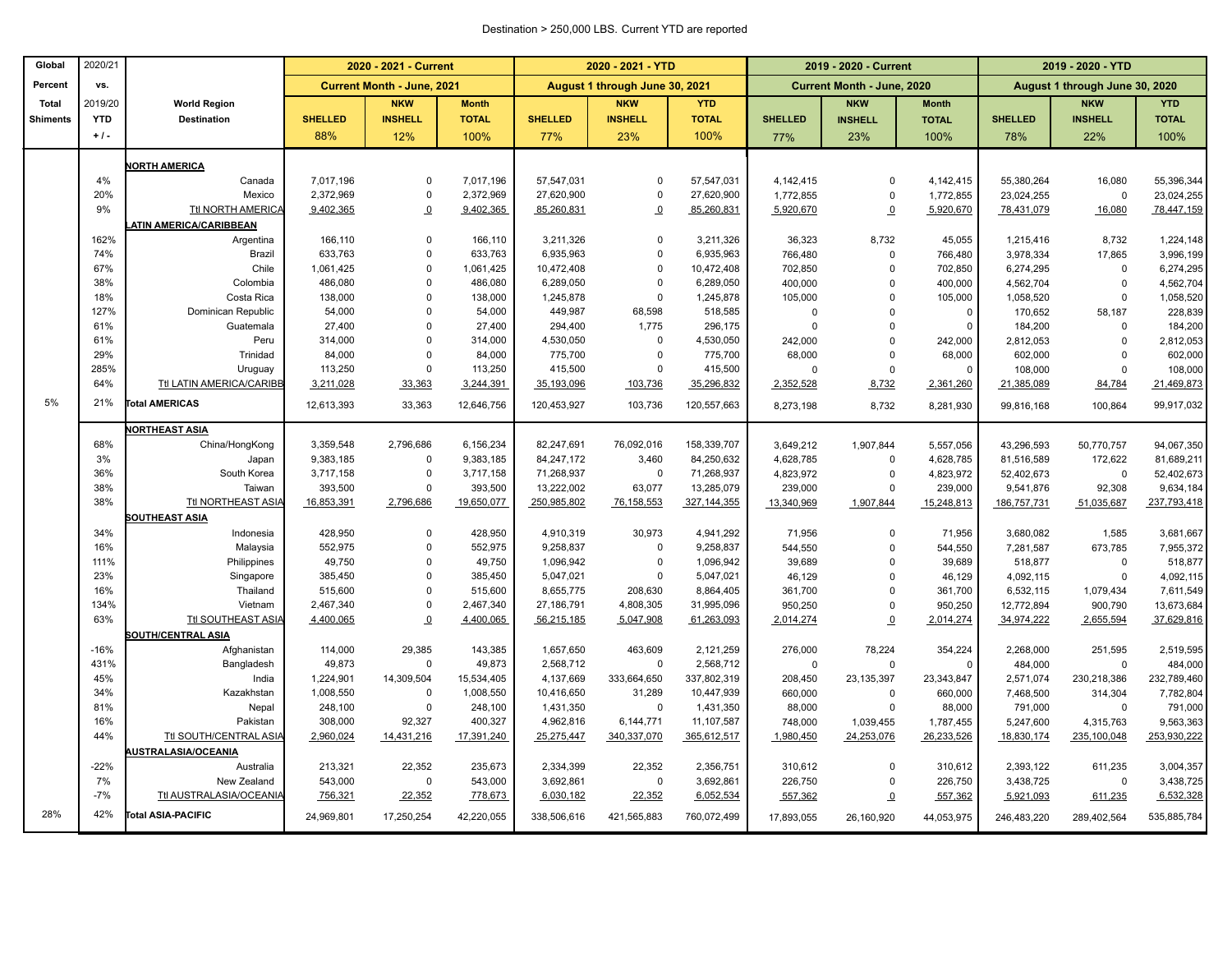| Global          | 2020/21    |                              | 2020 - 2021 - Current |                                   |              | 2020 - 2021 - YTD |                                |              | 2019 - 2020 - Current |                                   |                | 2019 - 2020 - YTD |                                |              |
|-----------------|------------|------------------------------|-----------------------|-----------------------------------|--------------|-------------------|--------------------------------|--------------|-----------------------|-----------------------------------|----------------|-------------------|--------------------------------|--------------|
| Percent         | VS.        |                              |                       | <b>Current Month - June, 2021</b> |              |                   | August 1 through June 30, 2021 |              |                       | <b>Current Month - June, 2020</b> |                |                   | August 1 through June 30, 2020 |              |
| <b>Total</b>    | 2019/20    | <b>World Region</b>          |                       | <b>NKW</b>                        | <b>Month</b> |                   | <b>NKW</b>                     | <b>YTD</b>   |                       | <b>NKW</b>                        | <b>Month</b>   |                   | <b>NKW</b>                     | <b>YTD</b>   |
| <b>Shiments</b> | <b>YTD</b> | <b>Destination</b>           | <b>SHELLED</b>        | <b>INSHELL</b>                    | <b>TOTAL</b> | <b>SHELLED</b>    | <b>INSHELL</b>                 | <b>TOTAL</b> | <b>SHELLED</b>        | <b>INSHELL</b>                    | <b>TOTAL</b>   | <b>SHELLED</b>    | <b>INSHELL</b>                 | <b>TOTAL</b> |
|                 | $+1$ .     |                              | 88%                   | 12%                               | 100%         | 77%               | 23%                            | 100%         | 77%                   | 23%                               | 100%           | 78%               | 22%                            | 100%         |
|                 |            | <b>NESTERN EUROPE</b>        |                       |                                   |              |                   |                                |              |                       |                                   |                |                   |                                |              |
|                 | 2%         | Belgium                      | 1,581,950             | $\Omega$                          | 1,581,950    | 21,804,396        | $\Omega$                       | 21,804,396   | 1,010,024             | $\Omega$                          | 1,010,024      | 21,455,206        | $\Omega$                       | 21,455,206   |
|                 | 11%        | Denmark                      | 1,012,000             | $\mathbf 0$                       | 1,012,000    | 7,426,960         | $\overline{0}$                 | 7,426,960    | 484,000               | $\mathbf 0$                       | 484,000        | 6,670,343         | $\Omega$                       | 6,670,343    |
|                 | $-25%$     | Finland                      | $\Omega$              | $\Omega$                          | $\mathsf 0$  | 264,000           | $\mathbf 0$                    | 264,000      | 44,000                | $\mathsf 0$                       | 44,000         | 352,000           | $\Omega$                       | 352,000      |
|                 | 11%        | France                       | 3,269,236             | $\mathbf 0$                       | 3,269,236    | 31,858,970        | $\mathbf 0$                    | 31,858,970   | 2,257,528             | $\mathbf 0$                       | 2,257,528      | 28,628,956        | $\Omega$                       | 28,628,956   |
|                 | 13%        | Germany                      | 14,087,816            | 30,600                            | 14,118,416   | 137,903,372       | 61,200                         | 137,964,572  | 10,797,072            | $\Omega$                          | 10,797,072     | 121,735,475       | 122,400                        | 121,857,875  |
|                 | 39%        | Greece                       | 1,662,550             | $\mathbf 0$                       | 1,662,550    | 15,973,350        | 205,616                        | 16,178,966   | 592,000               | $\mathbf 0$                       | 592,000        | 11,487,932        | 146,415                        | 11,634,347   |
|                 | $-7%$      | Ireland                      | 80,000                | $\mathbf 0$                       | 80,000       | 644,000           | $\mathbf 0$                    | 644,000      | 24,000                | $\mathbf 0$                       | 24,000         | 692,000           | $\mathbf 0$                    | 692,000      |
|                 | 29%        | Italy                        | 7,853,443             | 287,022                           | 8,140,465    | 87,979,763        | 1,996,488                      | 89,976,251   | 6,640,730             | 95,810                            | 6,736,540      | 67,872,653        | 1,930,257                      | 69,802,910   |
|                 | 26%        | Netherlands                  | 7,512,557             | $\mathbf 0$                       | 7,512,557    | 87,207,473        | $\mathbf 0$                    | 87,207,473   | 4,150,648             | $\mathbf 0$                       | 4,150,648      | 68,944,155        | 16,958                         | 68,961,113   |
|                 | $-1%$      | Norway                       | 511,297               | 8,573                             | 519,870      | 6,007,837         | 8,573                          | 6,016,410    | 440,000               | $\Omega$                          | 440,000        | 6,102,746         | 0                              | 6,102,746    |
|                 | 9%         | Portugal                     | 44,000                | $\mathbf 0$                       | 44,000       | 1,433,701         | $\Omega$                       | 1,433,701    | 88,000                | $\Omega$                          | 88,000         | 1,318,200         | $\Omega$                       | 1,318,200    |
|                 | 20%        | Spain                        | 22,067,020            | 78,529                            | 22,145,549   | 211,801,494       | 1,390,304                      | 213,191,798  | 14,722,283            | $-29,209$                         | 14,693,074     | 177,043,965       | 1,348,314                      | 178,392,279  |
|                 | $-22%$     | Sweden                       | 560,800               | $\mathbf 0$                       | 560,800      | 5,628,388         | $\mathbf 0$                    | 5,628,388    | 898,503               | $\Omega$                          | 898,503        | 7,199,593         | $\Omega$                       | 7,199,593    |
|                 | $-16%$     | Switzerland                  | 84,000                | $\Omega$                          | 84,000       | 1,772,825         | $\mathbf 0$                    | 1,772,825    | 44,310                | $\Omega$                          | 44,310         | 2,103,721         | $\mathbf 0$                    | 2,103,721    |
|                 | 18%        | United Kingdom               | 4,127,875             | $\mathbf 0$                       | 4,127,875    | 38,234,416        | $\mathbf 0$                    | 38,234,416   | 2,558,855             | $\Omega$                          | 2,558,855      | 32,419,646        | $\Omega$                       | 32,419,646   |
|                 | 18%        | Ttl WESTERN EUROPE           | 64,499,199            | 404,724                           | 64,903,923   | 656,251,451       | 3,662,181                      | 659,913,632  | 44,751,953            | 66,601                            | 44,818,554     | 554, 135, 555     | 3,564,344                      | 557,699,899  |
|                 |            | <b>ENTRAL/EASTERN EUROPE</b> |                       |                                   |              |                   |                                |              |                       |                                   |                |                   |                                |              |
|                 | 154%       | Albania                      | 74,000                | $\mathbf 0$                       | 74,000       | 335,000           | $\mathbf 0$                    | 335,000      | 44,000                | $\Omega$                          | 44,000         | 132,000           | $\mathbf 0$                    | 132,000      |
|                 | 249%       | Bosnia                       | 44,000                | $\Omega$                          | 44,000       | 614,900           | $\mathbf 0$                    | 614,900      | $\mathbf 0$           | $\Omega$                          | $\Omega$       | 176,000           | $\Omega$                       | 176,000      |
|                 | $-29%$     | Bulgaria                     | 88,000                | $\mathbf 0$                       | 88,000       | 1,983,100         | $\mathbf 0$                    | 1,983,100    | 44,000                | $\mathbf 0$                       | 44,000         | 2,776,300         | $\mathbf 0$                    | 2,776,300    |
|                 | 50%        | Croatia                      | 571,000               | $\Omega$                          | 571,000      | 5,479,750         | $\mathbf 0$                    | 5,479,750    | 175,000               | $\Omega$                          | 175,000        | 3,648,600         | $\Omega$                       | 3,648,600    |
|                 | 32%        | <b>Czech Republic</b>        | 88,000                | $\mathbf 0$                       | 88,000       | 1,912,961         | $\mathbf 0$                    | 1,912,961    | 88,000                | $\Omega$                          | 88,000         | 1,448,000         | $\Omega$                       | 1,448,000    |
|                 | 55%        | Estonia                      | 2,682,148             | $\Omega$                          | 2,682,148    | 17,398,043        | 38,300                         | 17,436,343   | 967,200               | $\mathbf 0$                       | 967,200        | 11,203,360        | 55,249                         | 11,258,609   |
|                 | 46%        | Georgia                      | 176,000               | $\mathbf 0$                       | 176,000      | 2,774,650         | 31,500                         | 2,806,150    | 151,500               | $\mathbf 0$                       | 151,500        | 1,924,500         | 0                              | 1,924,500    |
|                 | 0%         | Hungary                      | 44,000                | $\mathbf 0$                       | 44,000       | 396,000           | $\mathbf 0$                    | 396,000      | 88,000                | $\mathbf 0$                       | 88,000         | 396,000           | $\mathbf 0$                    | 396,000      |
|                 | 36%        | Latvia                       | 204,000               | $\Omega$                          | 204,000      | 1,856,000         | $\mathbf 0$                    | 1,856,000    | 292,000               | $\mathbf 0$                       | 292,000        | 1,365,450         | $\mathbf 0$                    | 1,365,450    |
|                 | 56%        | Lithuania                    | 747,950               | 33,170                            | 781,120      | 8,527,600         | 33,170                         | 8,560,770    | 220,000               | $\mathbf 0$                       | 220,000        | 5,460,625         | 30,771                         | 5,491,396    |
|                 | 85%        | Poland                       | 1,015,600             | $\mathbf 0$                       | 1,015,600    | 6,302,500         | $\Omega$                       | 6,302,500    | 256,800               | $\mathsf 0$                       | 256,800        | 3,412,100         | $\Omega$                       | 3,412,100    |
|                 | 63%        | Romania                      | 80,000                | $\mathbf 0$                       | 80,000       | 644,000           | $\mathbf 0$                    | 644,000      | $\Omega$              | $\mathbf 0$                       | $\Omega$       | 396,000           | 0                              | 396,000      |
|                 | 45%        | Serbia                       | 88,000                | $\Omega$                          | 88,000       | 657,450           | $\mathbf 0$                    | 657,450      | 212,000               | $\Omega$                          | 212,000        | 454,000           | $\mathbf 0$                    | 454,000      |
|                 | 92%        | Ukraine                      | 344,000               | $\mathbf 0$                       | 344,000      | 6,711,424         | $\mathbf 0$                    | 6,711,424    | 512,000               | $\mathbf 0$                       | 512,000        | 3,481,140         | 7,000                          | 3,488,140    |
|                 | 50%        | Ttl CENTRAL/EASTERN EURO     | 6,334,698             | 33,170                            | 6,367,868    | 56,517,128        | 102,970                        | 56,620,098   | 3,094,500             | $\Omega$                          | 3,094,500      | 37,764,025        | 93,020                         | 37,857,045   |
| 27%             | 20%        | <b>Total EUROPE</b>          | 70,833,897            | 437,894                           | 71,271,791   | 712,768,579       | 3,765,151                      | 716,533,730  | 47,846,453            | 66,601                            | 47,913,054     | 591,899,580       | 3,657,364                      | 595,556,944  |
|                 |            | <b>MIDDLE EAST</b>           |                       |                                   |              |                   |                                |              |                       |                                   |                |                   |                                |              |
|                 | $-20%$     | Bahrain                      | 41,600                | $\mathbf 0$                       | 41,600       | 1,384,850         | $\mathbf 0$                    | 1,384,850    | 117,250               | $\Omega$                          | 117,250        | 1,719,050         | 12,425                         | 1,731,475    |
|                 | $-9%$      | Cyprus                       | 256,000               | $\Omega$                          | 256,000      | 1,097,000         | $\mathbf 0$                    | 1,097,000    | 44,000                | $\mathbf 0$                       | 44,000         | 1,203,850         | 0                              | 1,203,850    |
|                 | 4%         | Iraq                         | 44,000                | $\mathbf 0$                       | 44,000       | 1,224,000         | $\mathbf 0$                    | 1,224,000    | 88,000                | $\mathbf 0$                       | 88,000         | 1,177,000         | $\mathbf 0$                    | 1,177,000    |
|                 | 12%        | Israel                       | 1,264,200             | $\mathbf 0$                       | 1,264,200    | 14,909,360        | 346,978                        | 15,256,338   | 1,072,000             | 90,587                            | 1,162,587      | 12,530,200        | 1,124,077                      | 13,654,277   |
|                 | $-2%$      | Jordan                       | 548,000               | 31,950                            | 579,950      | 10,958,375        | 820,674                        | 11,779,049   | 1,481,800             | 59,463                            | 1,541,263      | 11,310,150        | 687,170                        | 11,997,320   |
|                 | 10%        | Kuwait                       | 394,000               | $\Omega$                          | 394,000      | 3,558,100         | $\mathbf 0$                    | 3,558,100    | 176,000               | $\Omega$                          | 176,000        | 3,233,250         | 15,975                         | 3,249,225    |
|                 | $-5%$      | Lebanon                      | 190,500               | $\mathbf 0$                       | 190,500      | 3,772,400         | $\mathbf 0$                    | 3,772,400    | 191,250               | $\mathbf 0$                       | 191,250        | 3,960,450         | 0                              | 3,960,450    |
|                 | 35%        | Oman                         | 40,000                | $\Omega$                          | 40,000       | 652,000           | $\mathbf 0$                    | 652,000      | 88,000                | $\Omega$                          | 88,000         | 484,000           | $\mathbf 0$                    | 484,000      |
|                 | $-22%$     | Qatar                        | 131,350               | $\mathbf 0$                       | 131,350      | 1,729,608         | $\mathbf 0$                    | 1,729,608    | $\overline{0}$        | $\Omega$                          | $\overline{0}$ | 2,169,610         | 44,375                         | 2,213,985    |
|                 | $-2%$      | Saudi Arabia                 | 593,250               | $\Omega$                          | 593,250      | 22,195,260        | 296,868                        | 22,492,128   | 744,000               | $\Omega$                          | 744,000        | 22,310,391        | 537,455                        | 22,847,846   |
|                 | 7%         | Turkey                       | 5,005,240             | 63,761                            | 5,069,001    | 49,831,383        | 13,252,278                     | 63,083,661   | 3,078,000             | 283,820                           | 3,361,820      | 41,460,551        | 17,657,756                     | 59,118,307   |
|                 | 37%        | <b>United Arab Emirates</b>  | 9,019,700             | 554,198                           | 9,573,898    | 101,871,424       | 11,928,683                     | 113,800,107  | 2,875,000             | 525,827                           | 3,400,827      | 73,681,238        | 9,244,420                      | 82,925,658   |
|                 | 17%        | <b>Ttl MIDDLE EAST</b>       | 17,527,840            | 649,909                           | 18, 177, 749 | 213, 183, 760     | 26,645,481                     | 239,829,241  | 9,955,300             | 959,697                           | 10,914,997     | 175,239,740       | 29,323,653                     | 204,563,393  |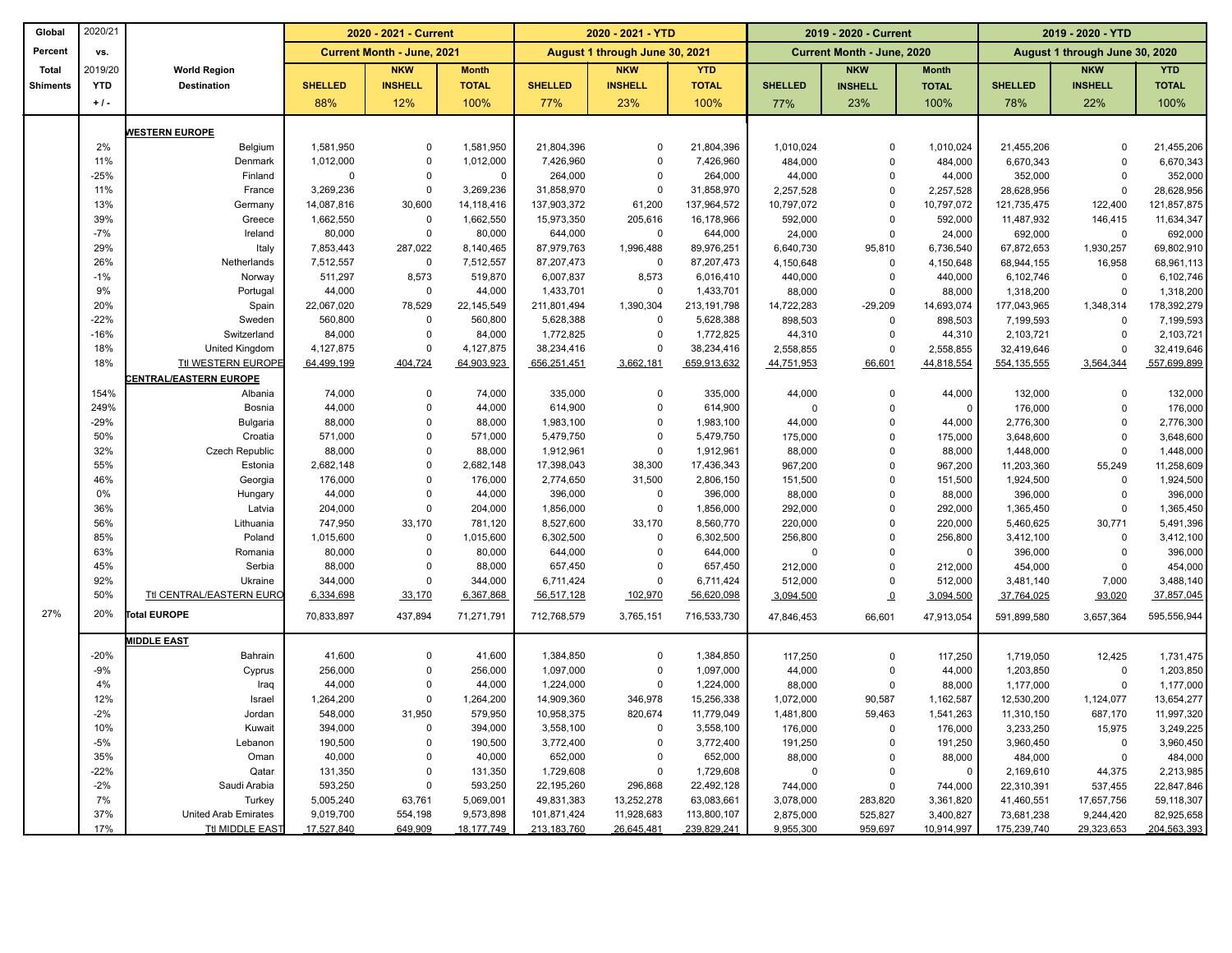| Global          | 2020/21    |                               |                | 2020 - 2021 - Current             |              |                | 2020 - 2021 - YTD              |               | 2019 - 2020 - Current |                                   |              | 2019 - 2020 - YTD |                                |               |
|-----------------|------------|-------------------------------|----------------|-----------------------------------|--------------|----------------|--------------------------------|---------------|-----------------------|-----------------------------------|--------------|-------------------|--------------------------------|---------------|
| Percent         | VS.        |                               |                | <b>Current Month - June, 2021</b> |              |                | August 1 through June 30, 2021 |               |                       | <b>Current Month - June, 2020</b> |              |                   | August 1 through June 30, 2020 |               |
| <b>Total</b>    | 2019/20    | <b>World Region</b>           |                | <b>NKW</b>                        | <b>Month</b> |                | <b>NKW</b>                     | <b>YTD</b>    |                       | <b>NKW</b>                        | <b>Month</b> |                   | <b>NKW</b>                     | <b>YTD</b>    |
| <b>Shiments</b> | <b>YTD</b> | <b>Destination</b>            | <b>SHELLED</b> | <b>INSHELL</b>                    | <b>TOTAL</b> | <b>SHELLED</b> | <b>INSHELL</b>                 | <b>TOTAL</b>  | <b>SHELLED</b>        | <b>INSHELL</b>                    | <b>TOTAL</b> | <b>SHELLED</b>    | <b>INSHELL</b>                 | <b>TOTAL</b>  |
|                 | $+1$ .     |                               | 88%            | 12%                               | 100%         | 77%            | 23%                            | 100%          | 77%                   | 23%                               | 100%         | 78%               | 22%                            | 100%          |
|                 |            | <b>NORTH AFRICA</b>           |                |                                   |              |                |                                |               |                       |                                   |              |                   |                                |               |
|                 | $-31%$     | Algeria                       | 703.450        | $\Omega$                          | 703,450      | 6,638,050      | 0                              | 6,638,050     | 2,199,000             |                                   | 2,199,000    | 9,577,900         | 31,500                         | 9,609,400     |
|                 | 17%        | Egypt                         | 836,000        | $\Omega$                          | 836,000      | 8.175.100      | 443,000                        | 8.618.100     | 900,000               |                                   | 900,000      | 7.065.550         | 314.919                        | 7,380,469     |
|                 | 277%       | Libya                         | 2.035.200      | $\Omega$                          | 2,035,200    | 7.534.710      | 291,820                        | 7,826,530     | $\Omega$              |                                   |              | 2.010.550         | 63.662                         | 2,074,212     |
|                 | 159%       | Morocco                       | 6.543.100      | 14.385                            | 6,557,485    | 62.897.094     | 14,385                         | 62.911.479    | 1.617.650             |                                   | 1,617,650    | 24.316.400        | 10,815                         | 24,327,215    |
|                 | 63%        | Tunisia                       | 44.000         | $\Omega$                          | 44.000       | 1,097,800      | $\mathbf{0}$                   | 1.097.800     | 263,900               |                                   | 263,900      | 673.900           |                                | 673,900       |
|                 | 98%        | Ttl NORTH AFRICA              | 10,161,750     | 14,385                            | 10,176,135   | 86,342,754     | 749,205                        | 87,091,959    | 4,980,550             |                                   | 4,980,550    | 43,644,300        | 420,896                        | 44,065,196    |
|                 |            | <b>SUB-SAHARAN AFRICA</b>     |                |                                   |              |                |                                |               |                       |                                   |              |                   |                                |               |
|                 | 48%        | Mauritius                     | $\Omega$       | $\Omega$                          | $\mathbf 0$  | 290,275        | $\mathbf 0$                    | 290,275       | $\Omega$              |                                   | $\Omega$     | 195.500           | $\Omega$                       | 195,500       |
|                 | 23%        | South Africa                  | 749,304        | $\Omega$                          | 749,304      | 7.077.845      | $\mathbf 0$                    | 7.077.845     | 652,804               |                                   | 652,804      | 5,499,947         | 262,381                        | 5,762,328     |
|                 | 21%        | <b>Ttl SUB-SAHARAN AFRICA</b> | 749,304        | $\overline{0}$                    | 749,304      | 7,458,370      | $\overline{0}$                 | 7,458,370     | 719,304               |                                   | 719,304      | 5,924,947         | 262,381                        | 6,187,328     |
| 13%             | 31%        | Total MIDDLE EAST/AFRICA      | 28,438,894     | 664,294                           | 29,103,188   | 306,984,884    | 27,394,686                     | 334,379,570   | 15.655.154            | 959,697                           | 16.614.851   | 224.808.987       | 30,006,930                     | 254,815,917   |
|                 | 30%        | <b>TOTAL EXPORTS</b>          | 136,855,985    | 18,385,805                        | 155,241,790  | 1.478.714.006  | 452.829.456                    | 1,931,543,462 | 89.667.860            | 27,195,950                        | 116,863,810  | 1,163,007,955     | 323, 167, 722                  | 1,486,175,677 |
| 28%             | 4%         | <b>TOTAL DOMESTIC</b>         |                |                                   | 65,254,655   |                |                                | 737,194,974   |                       |                                   | 58,503,291   |                   |                                | 706,101,505   |
| 100%            | 22%        | <b>GRAND TOTAL SHIPMENTS</b>  |                |                                   | 220,496,445  |                |                                | 2,668,738,436 |                       |                                   | 175,367,101  |                   |                                | 2,192,277,182 |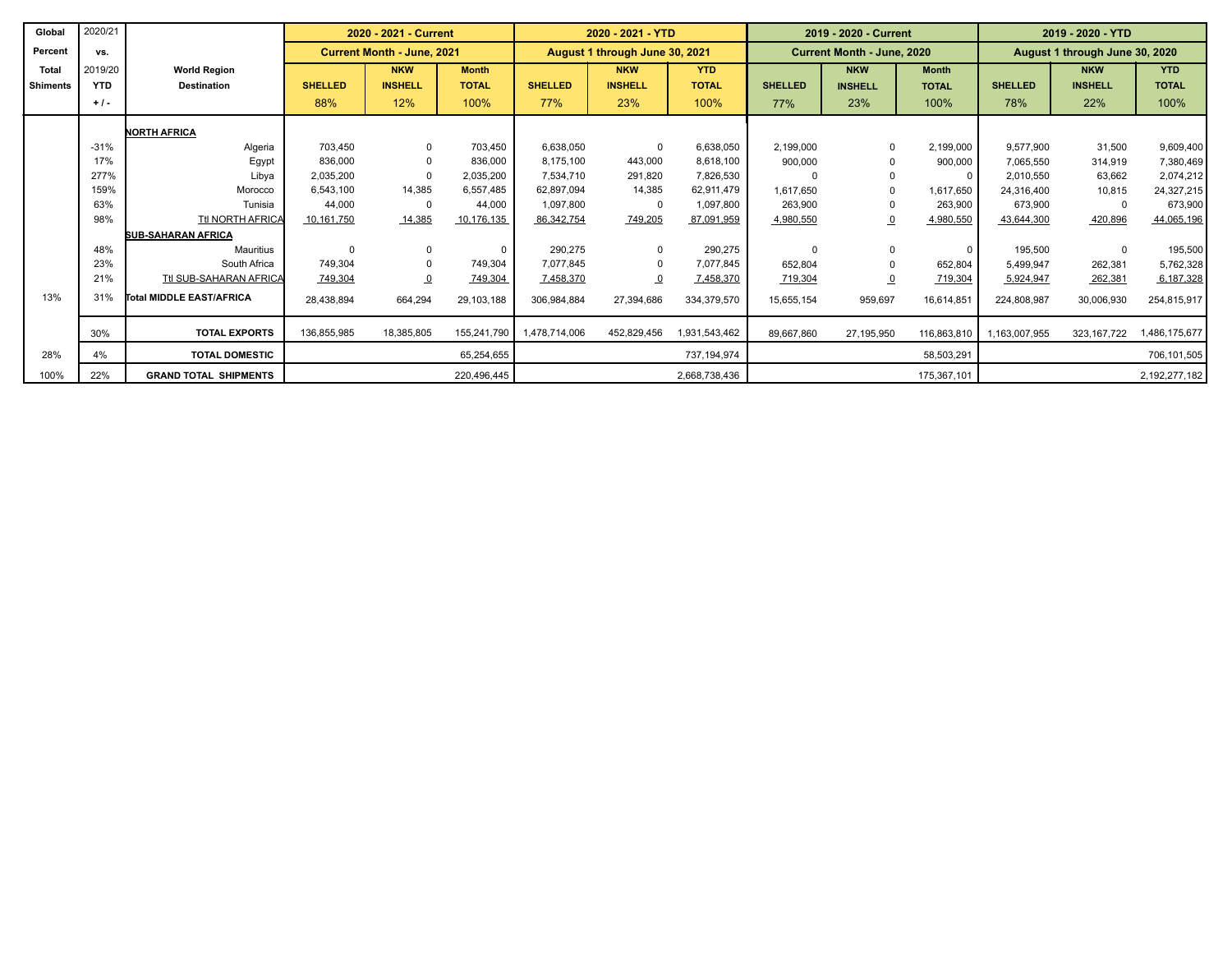

## **Almond Board of California Almond Board Quality Control Receipts Report Industry Summary**

### **August 1, 2020 through June 30, 2021**

|                                  | <b>From ABC Form</b> | <b>From USDA Inspection Certificates</b> |                        | % of Total      |           |
|----------------------------------|----------------------|------------------------------------------|------------------------|-----------------|-----------|
| <b>Variety Name</b>              | 1 Total Receipts     | <b>Total Receipts</b>                    | <b>Total Inedibles</b> | <b>Receipts</b> | % Rejects |
| Aldrich                          | 132,747,303          | 131,993,198                              | 1,421,951              | 4.28%           | 1.08%     |
| Avalon                           | 7,822,779            | 7,628,079                                | 207,321                | 0.25%           | 2.72%     |
| <b>Butte</b>                     | 75,117,649           | 84,102,426                               | 769,413                | 2.42%           | 0.91%     |
| <b>Butte/Padre</b>               | 240,321,828          | 235,555,075                              | 2,295,778              | 7.75%           | 0.97%     |
| Carmel                           | 137,892,961          | 136,452,213                              | 1,323,739              | 4.44%           | 0.97%     |
| Folsom                           | 1,177,699            | 1,208,181                                | 67,001                 | 0.04%           | 5.55%     |
| Fritz                            | 113,889,771          | 113,269,390                              | 1,711,887              | 3.67%           | 1.51%     |
| Independence                     | 241,288,542          | 242,047,857                              | 4,552,554              | 7.78%           | 1.88%     |
| Livingston                       | 4,577,699            | 4,515,686                                | 63,492                 | 0.15%           | 1.41%     |
| Marchini                         | 522,500              | 575,953                                  | 5,730                  | 0.02%           | 0.99%     |
| Marcona                          | 980,036              | 978,726                                  | 8,104                  | 0.03%           | 0.83%     |
| Mission                          | 7,478,875            | 7,573,232                                | 49,246                 | 0.24%           | 0.65%     |
| Mixed                            | 65,215,330           | 77,058,353                               | 3,501,150              | 2.10%           | 4.54%     |
| Mono                             | 267,589              | 369,965                                  | 3,568                  | 0.01%           | 0.96%     |
| Monterey                         | 488,317,292          | 487,019,481                              | 7,751,987              | 15.74%          | 1.59%     |
| Morley                           | 437,235              | 404,174                                  | 4,278                  | 0.01%           | 1.06%     |
| Neplus                           | 571,308              | 653,456                                  | 9,653                  | 0.02%           | 1.48%     |
| Nonpareil                        | 1,297,716,604        | 1,295,733,893                            | 17,653,349             | 41.82%          | 1.36%     |
| Padre                            | 26,208,392           | 26,439,976                               | 156,716                | 0.84%           | 0.59%     |
| Peerless                         | 5,782,383            | 5,847,298                                | 25,942                 | 0.19%           | 0.44%     |
| Price                            | 27,315,730           | 26,415,419                               | 179,515                | 0.88%           | 0.68%     |
| Ruby                             | 2,051,891            | 2,014,889                                | 25,836                 | 0.07%           | 1.28%     |
| Savana                           | 185,853              | 185,854                                  | 2,273                  | 0.01%           | 1.22%     |
| Shasta                           | 12,868,987           | 12,905,826                               | 103,897                | 0.41%           | 0.81%     |
| Sonora                           | 40,414,669           | 39,194,564                               | 566,520                | 1.30%           | 1.45%     |
| Supareil                         | 14,228,623           | 14,417,094                               | 168,557                | 0.46%           | 1.17%     |
| Tokyo                            | 287,408              | 352,339                                  | 3,190                  | 0.01%           | 0.91%     |
| Winters                          | 18,673,987           | 18,444,041                               | 193,413                | 0.60%           | 1.05%     |
| <b>Wood Colony</b>               | 134,970,560          | 134,847,023                              | 1,048,266              | 4.35%           | 0.78%     |
| <b>Major Varieties Sub Total</b> | 3,099,331,483        | 3,108,203,661                            | 43,874,326             | 99.88%          | 1.41%     |
| <b>Minor Varieties Sub Total</b> | 3,586,203            | 5,161,334                                | 79,238                 | 0.12%           | 1.54%     |
| <b>Grand Total All Varieties</b> | 3,102,917,686        | 3,113,364,995                            | 43,953,564             | 100.00%         | 1.41%     |

**This report is subject to futher verification of handler's receipts and futher reconciliation of USDA Incoming Certificates**